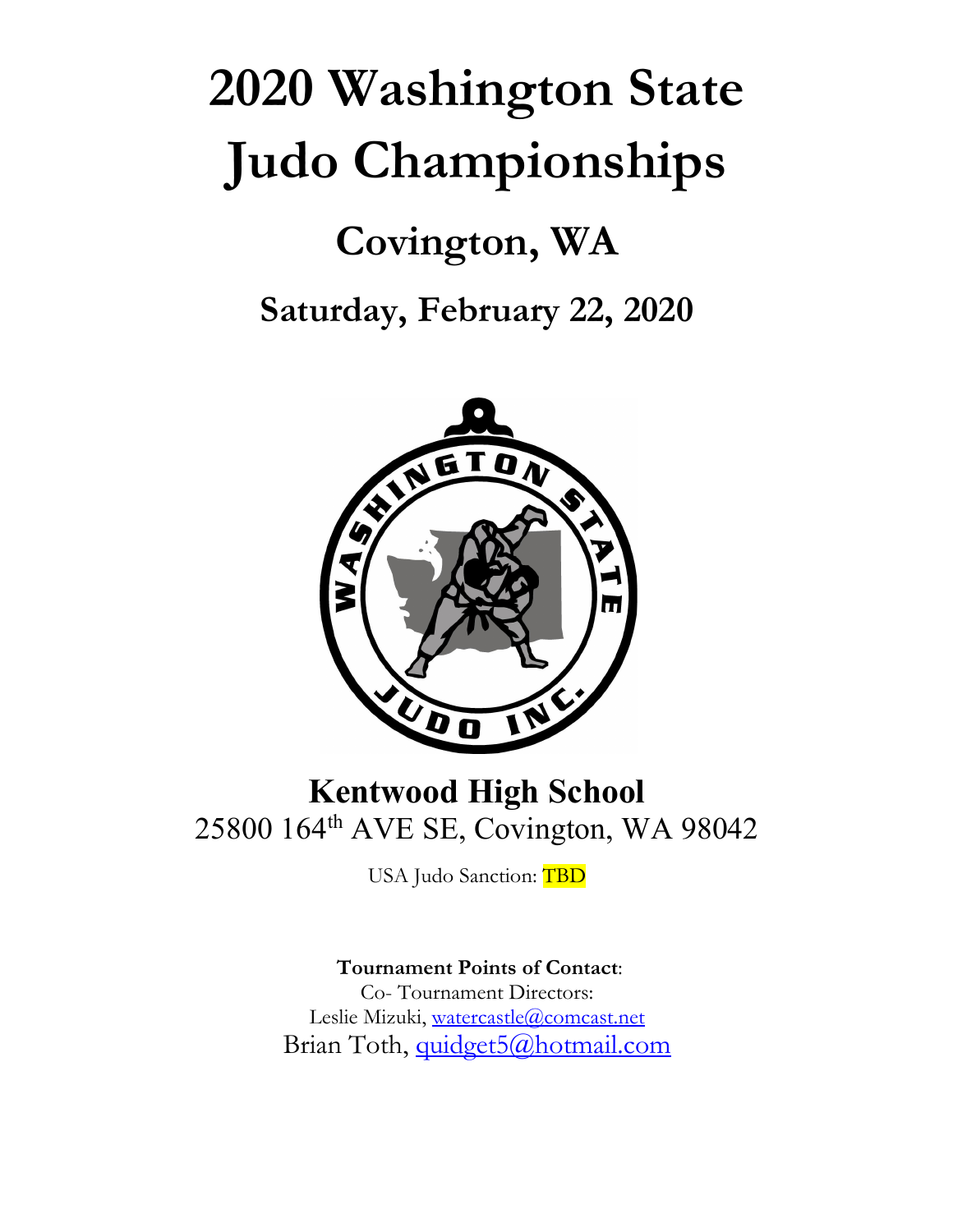### **2020 WASHINGTON STATE JUDO CHAMPIONSHIPS**

**Tournament Directors:** Leslie Mizuki and Brian Toth

#### **Tournament Head Referee:** Patrick Lo

**Tournament Date:** Saturday, February 22, 2020

- **Weigh-In:** Satellite weigh-in will be conducted by each dojo between Monday, February 17 Wednesday, February 19, 2020. Weights will be emailed by 1 person per dojo to watercastle  $@$ comcast.net by midnight on Wednesday, February 19, 2020.
- **Registration:** 1. Competitors will turn in entry form (signed by competitors of ALL ages), waiver (signed by competitors of ALL ages), copy of your judo card and payment when you weight in.
	- 2. One person from each dojo will turn in all entry forms, waivers, copies of judo cards and payment (please staple all 4 as a packet for each competitor) at the tournament site between 8-9 AM on Saturday, February 22, 2020.

**Referee and Coaches Clinic w/Meeting: 8:30 AM**

**Start Times: Opening Ceremonies: 9:45 AM Kata: 8:30 AMShiai: 10:00 AM** 

- **Tournament Site: Kentwood High School** 25800 164th AVE SE Covington, WA 98042
- **REQUIRED Online Entry:** http://bit.ly/2020WAstate **DUE by 11:55 PM on Wednesday, February 19, 2020 Midnight**
- **Registration Info:** Entry Fee: \$40 US or Canadian All fees and cards will be checked/collected at weigh in. Checks made out to: WSJI **\$5 charge for any changes to existing entries after Wednesday, February 19, 2020 NO LATE ENTRY ALLOWED.**

**CURRENT REGISTRATION CARD REQUIRED.** USJI, USJF, ATJA, AJJF and USJA will be checked at weigh in/registration. (Those without a current card must purchase and register at the tournament.)

| <b>Tournament Type:</b> | Modified double elimination for 5 or more contestant pools, round robin for 4 or less                                                                                                                  |
|-------------------------|--------------------------------------------------------------------------------------------------------------------------------------------------------------------------------------------------------|
| <b>Rules:</b>           | 2020 IJF rules with the following modifications:<br>1. Shime-waza rule: Shime-waza allowed in Juvenile, Cadet, IJF Junior, Senior Novice, Senior<br>Brown/Black and Masters divisions;                 |
|                         | 2. Kansetsu-waza rule: Kansetsu-waza allowed in Cadet, IJF Junior, Senior, and Masters<br>divisions only;                                                                                              |
|                         | 3. 2014 Judogi rule (increased sleeve length and top cross-over) for all divisions will be<br>implemented. IJF approved judo gis are not required;                                                     |
|                         | 4. Blue & white judo-gis are required for all divisions, <i>except Bantam (optional)</i> .                                                                                                             |
|                         | 5. Current IJF medical rules apply to Cadet, IJF Junior, and Senior Brown/Black divisions. Pre<br>2003 medical rules apply to Bantam, Intermediate, Juvenile, Senior Novice, and Masters<br>divisions. |
|                         | 6. Double division entry requests by participant will be subject to the tournament director's<br>discretion. A $2nd$ entry fee is required.                                                            |
|                         | 7. Match times in Bantam, Intermediate, Juvenile and Masters divisions will be 3 minutes. Match<br>times in Cadet, IJF Junior, Senior Novice, Senior Brown/Black divisions will be 4 minutes.          |
|                         | 8. Golden score for Bantam will be 2 minutes. Unlimited golden score for all other divisions.                                                                                                          |